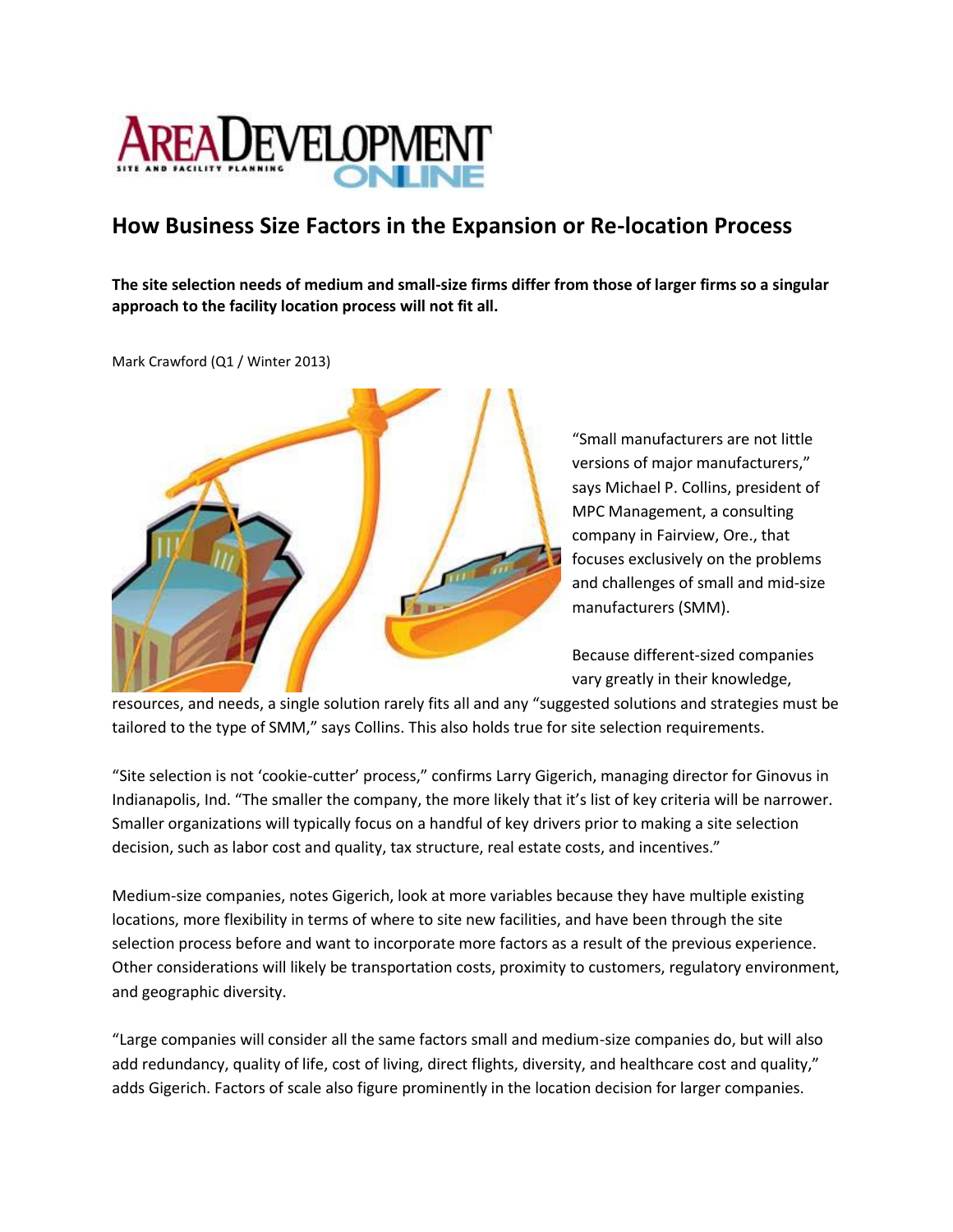Take, for example, the availability of labor.

"A small company can generally compete in almost any labor market, provided that it offers competitive wages and an attractive work environment," explains Andrew Shapiro, managing director for Biggins Lacy Shapiro & Company in Princeton, N.J. "However, launching and sustaining a larger operation often requires access to a very large pool of talented labor, both for initial supply and ongoing replenishment."

Similarly, he notes, smaller projects are likely to have fewer facility constraints, while companies with sizeable building needs may find very little available inventory — meaning that a build-to-suit might be required, adding many months or possibly years to the project timeline. "We are experiencing just this sort of challenge right now during site selection on behalf of large warehouse/distribution center clients in certain hot markets," says Shapiro.

## **Services, Incentives, Taxes**

Because it's uncommon for small companies to have all the resources and experience they need to successfully manage site selection, they tend to place higher value on the level of service and support that can be provided by local and state economic development agencies, especially since smaller firms are less likely to use site selection consultants.

"Medium-size firms may be particularly interested in assistance with accessing debt and equity capital markets, or in state and local incentives in the form of low-interest or forgivable loans or cash grants to help finance a project," says Shapiro. Therefore small and mid-size companies place more emphasis on incentives at the beginning of the site selection process. By comparison, most large corporations don't seriously consider incentives until a short list of qualified communities has been identified.

"There are several reasons why incentives have disproportionate influence on siting decisions by small companies," says Dennis J. Donovan, a principal with WDG Consulting in Bridgewater, N.J. "Due to a lesser revenue base, incentives can seem to be more important for the bottom line. Smaller companies can also be underfinanced; hence incentives are deemed to be more influential. Executive management of smaller firms may also not have much experience in site selection and can be influenced by press announcements of new facilities, which tend to highlight incentives and their importance."

John H. Boyd, a principal with the Boyd Company in Princeton, N.J., indicates that for his smallercompany clients, state taxation issues are quite important, especially for entrepreneurial start-up firms.

"We look very closely at how states tax 'S' corporations," says Boyd. "The 'S' corporation is a popular form of incorporation for many of our smaller-size and start-up clients. Under this form of incorporation, profits of the company are passed on and taxed at the personal level, not the corporate one. While most states treat 'S' corporations the same way the federal government does, many exceptions exist."

Some states, for example, don't recognize 'S' corporations and treat them like 'C' corporations. "The District of Columbia, New Hampshire, and Tennessee fall into this category," says Boyd. "Some states tax